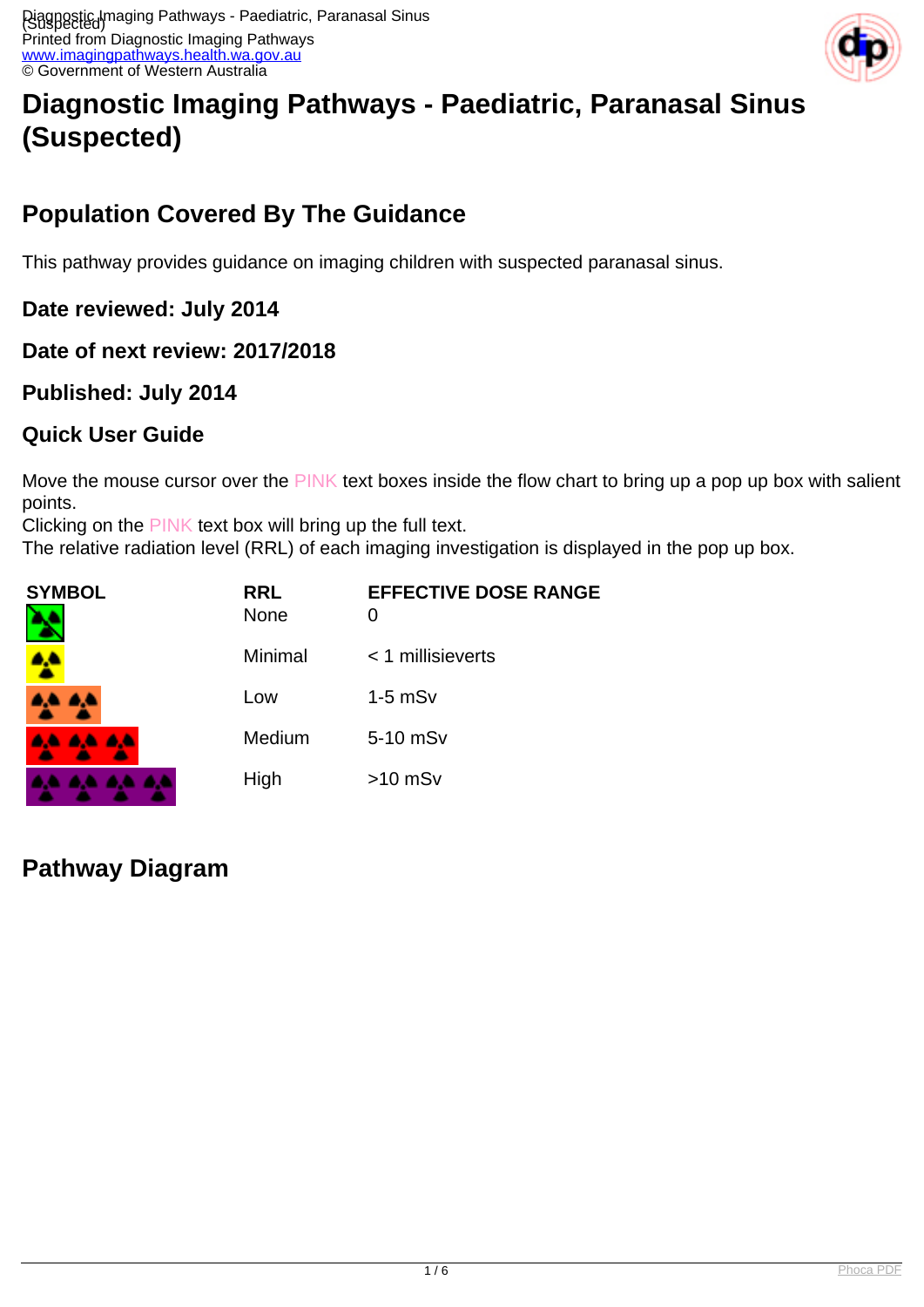Diagnostic Imaging Pathways - Paediatric, Paranasal Sinus (Suspected) Printed from Diagnostic Imaging Pathways [www.imagingpathways.health.wa.gov.au](http://www.imagingpathways.health.wa.gov.au/)



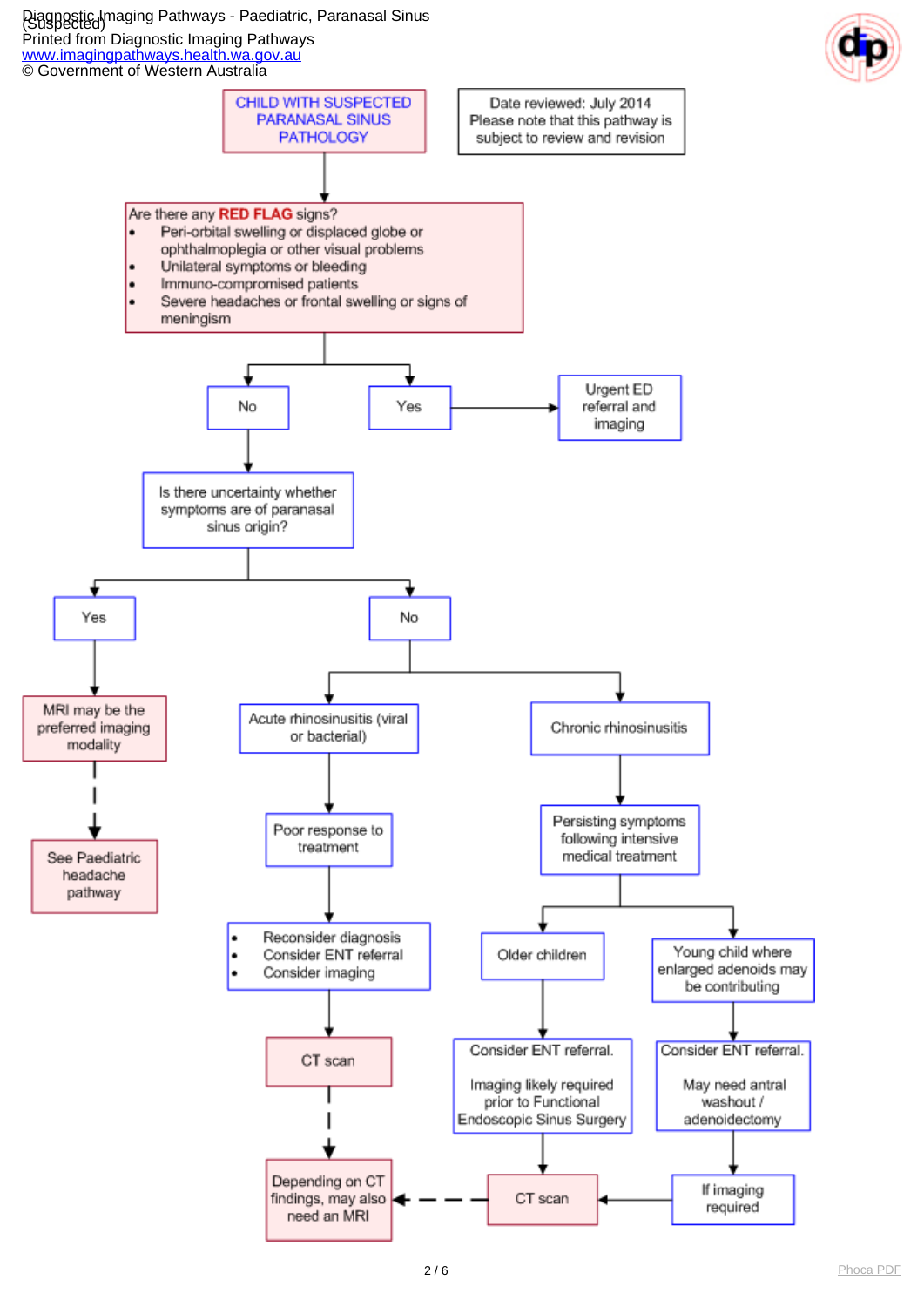

## **Image Gallery**

Note: Images coming soon

## **Teaching Points**

- When imaging is required, CT is generally considered the investigation of choice for both acute and chronic rhinosinusitis
- When paranasal sinus surgery is being considered CT is indicated as it provides excellent detail of bone anatomy and may show anatomical variations that predispose to sinus pathology
- MRI is the imaging modality of choice when intracranial complications such as epidural empyema or brain abscess are suspected clinically or on CT
- Where red flag signs are present this warrants urgent Emergency Department referral and subsequent imaging

### **Paranasal Sinus Pathology**

- The paranasal sinuses are divided into four pairs  $1$ 
	- Maxillary antra (present at birth)
	- Ethmoid air cells (present at birth)
	- Sphenoid sinuses (begin to develop at approximately 9 months)
	- Frontal sinuses (begin to develop at approximately 5 years)
- Acute rhinosinusitis is preferred over the term sinusitis for the following reasons [2](index.php?option=com_content&view=article&id=235&tab=references#2)
	- Symptoms of rhinitis generally precede those of sinusitis
	- Sinusitis without rhinitis is unusual
	- The nasal and paranasal sinus mucosa are continuous  $\circ$
- Acute rhinosinusitis is defined as the sudden onset of two or more of the following symptoms that have been present for less than 12 weeks: there may be disease free intervals if the problem is recurrent [3](index.php?option=com_content&view=article&id=235&tab=references#3)
	- Discoloured nasal discharge
	- Nasal blockage/obstruction/congestion
	- Cough at daytime and night-time
- Most cases of acute rhinosinusitis are viral in aetiology [3](index.php?option=com_content&view=article&id=235&tab=references#3)
	- $\circ$  The following features suggest acute bacterial acute rhinosinusitis  $3.4$  $3.4$  $3.4$
	- Symptoms persisting for greater than 10 days without improvement
	- Abrupt increase in severity of symptoms following a period of improvement
	- Fever greater than 38 degrees
	- Discoloured discharge with unilateral predominance
	- Purulent secretion in cavum nasi
	- o Flevated FSR / CRP
- Chronic rhinosinusitis is defined as two or more of the following symptoms present continuously for more than 12 weeks, one of which should be the first two listed [3](index.php?option=com_content&view=article&id=235&tab=references#3)
	- $\circ$ Nasal blockage / congestion / obstruction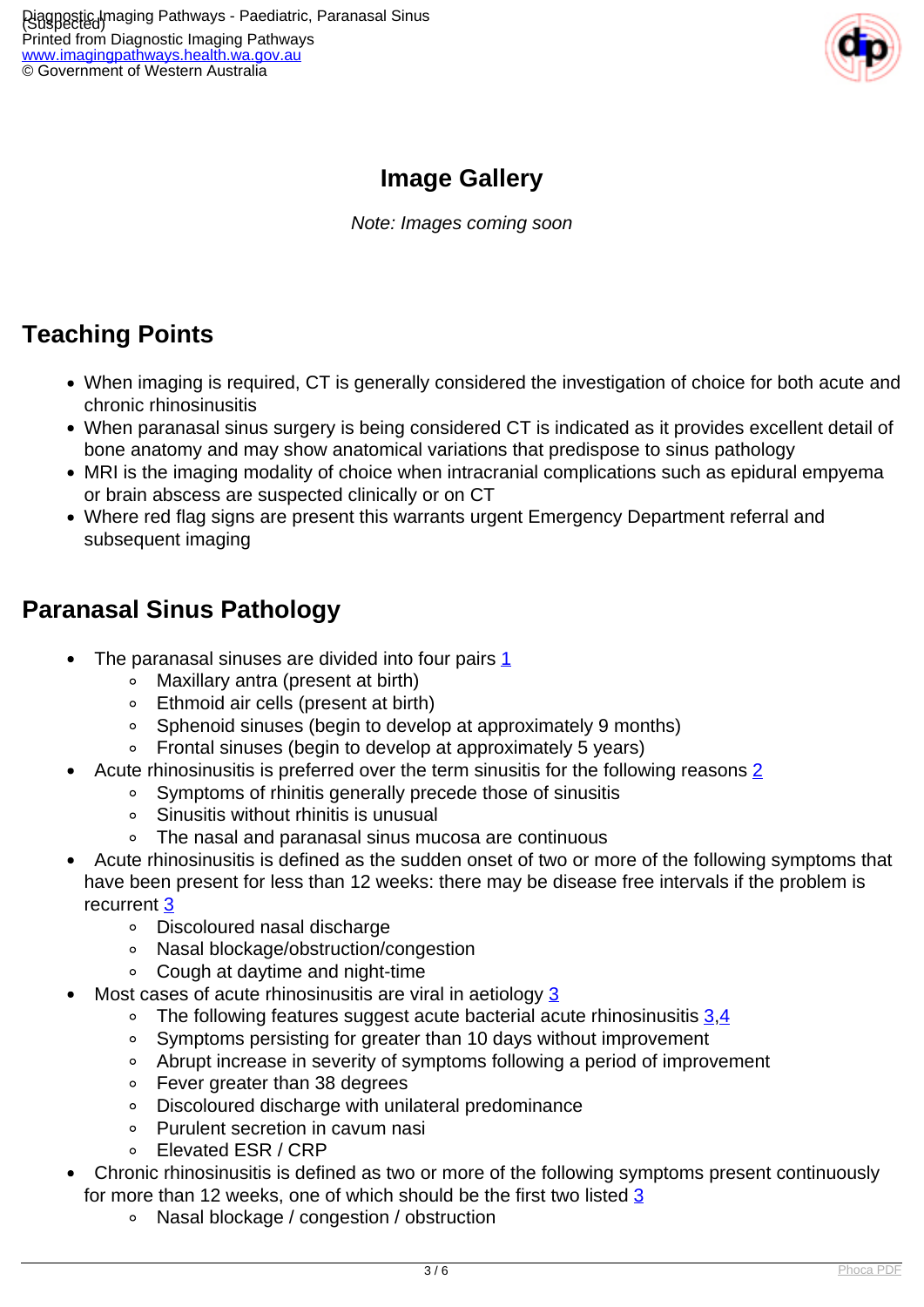

- Anterior/posterior nasal drip
- Facial pain /pressure  $\circ$
- $\circ$ Cough
- Chronic rhinosinusitis is a challenging diagnosis in children as the symptoms overlap with a range  $\bullet$ of other conditions including viral URTI, adenoid hypertrophy/adenoiditis and allergic rhinitis. Physical examination can also be difficult in young children and nasal endoscopy, which can assist with making the diagnosis, is often not possible in young children [3](index.php?option=com_content&view=article&id=235&tab=references#3)
- Previously children with persistent or severe symptoms were evaluated with sinus radiographs. It is now recognised that radiographs can both overestimate and underestimate the extent of sinus disease. They are technically difficult to perform in young children and are now generally not indicated. This is supported by the American College of Radiology guidelines [5](index.php?option=com_content&view=article&id=235&tab=references#5)
- Although the diagnosis of acute sinusitis should be made on clinical grounds, the accuracy of this is not well documented when compared with the gold standard of direct sinus puncture. Direct sinus puncture is rarely performed due to its invasiveness and cost  $6$

## **Computed Tomography (CT)**

- When imaging is required, CT is generally considered the investigation of choice for both acute and chronic rhinosinusitis [7](index.php?option=com_content&view=article&id=235&tab=references#7)
- When paranasal sinus surgery is being considered CT is indicated as it provides excellent detail of bone anatomy and may show anatomical variations that predispose to sinus pathology  $8$
- Although complications of rhinosinusitis are relatively rare they can result in permanent neurological deficit or fatality. One of the main aims of imaging is to detect these complications [9](index.php?option=com_content&view=article&id=235&tab=references#9)
- CT can over diagnose rhinosinusitis with incidental mucosal changes a common finding on scans performed for other indications [10,](index.php?option=com_content&view=article&id=235&tab=references#10)[11](index.php?option=com_content&view=article&id=235&tab=references#11)
- Complications of rhinosinusitis are most commonly orbital in nature. When patients with sinusitis symptoms present with orbital swelling, ptosis, visual changes and cranial nerve palsies contrast enhanced CT is recommended to diagnose orbital cellulitis +/- abscess formation [6](index.php?option=com_content&view=article&id=235&tab=references#6)
- Isolated sphenoid sinusitis is a relatively rare form of sinusitis that can be detected on both CT and MRI. Sphenoid sinusitis is more commonly seen as part of pansinusitis but isolated sphenoid sinusitis can have devastating consequences due to its critical anatomical relations<sup>[12](index.php?option=com_content&view=article&id=235&tab=references#12)</sup>

## **Magnetic Resonance Imaging (MRI)**

- MRI is the imaging modality of choice when intracranial complications such as epidural empyema or brain abscess are suspected clinically or on  $CT 6.9$  $CT 6.9$  $CT 6.9$
- MRI provides better soft tissue resolution over CT and is helpful in defining the true extent of a paranasal sinus soft tissue tumour [13](index.php?option=com_content&view=article&id=235&tab=references#13)
- Paranasal sinus tissue/fluid changes can last for 8 weeks of more on MRI following an acute infection and are commonly found as an incidental finding [14](index.php?option=com_content&view=article&id=235&tab=references#14),[15](index.php?option=com_content&view=article&id=235&tab=references#15)
- Is inferior to CT at depicting osteomeatal complex osseous detail

## **References**

References are graded from Level I to V according to the Oxford Centre for Evidence-Based Medicine, Levels of Evidence. [Download the document](http://www.cebm.net/wp-content/uploads/2014/06/CEBM-Levels-of-Evidence-2.1.pdf)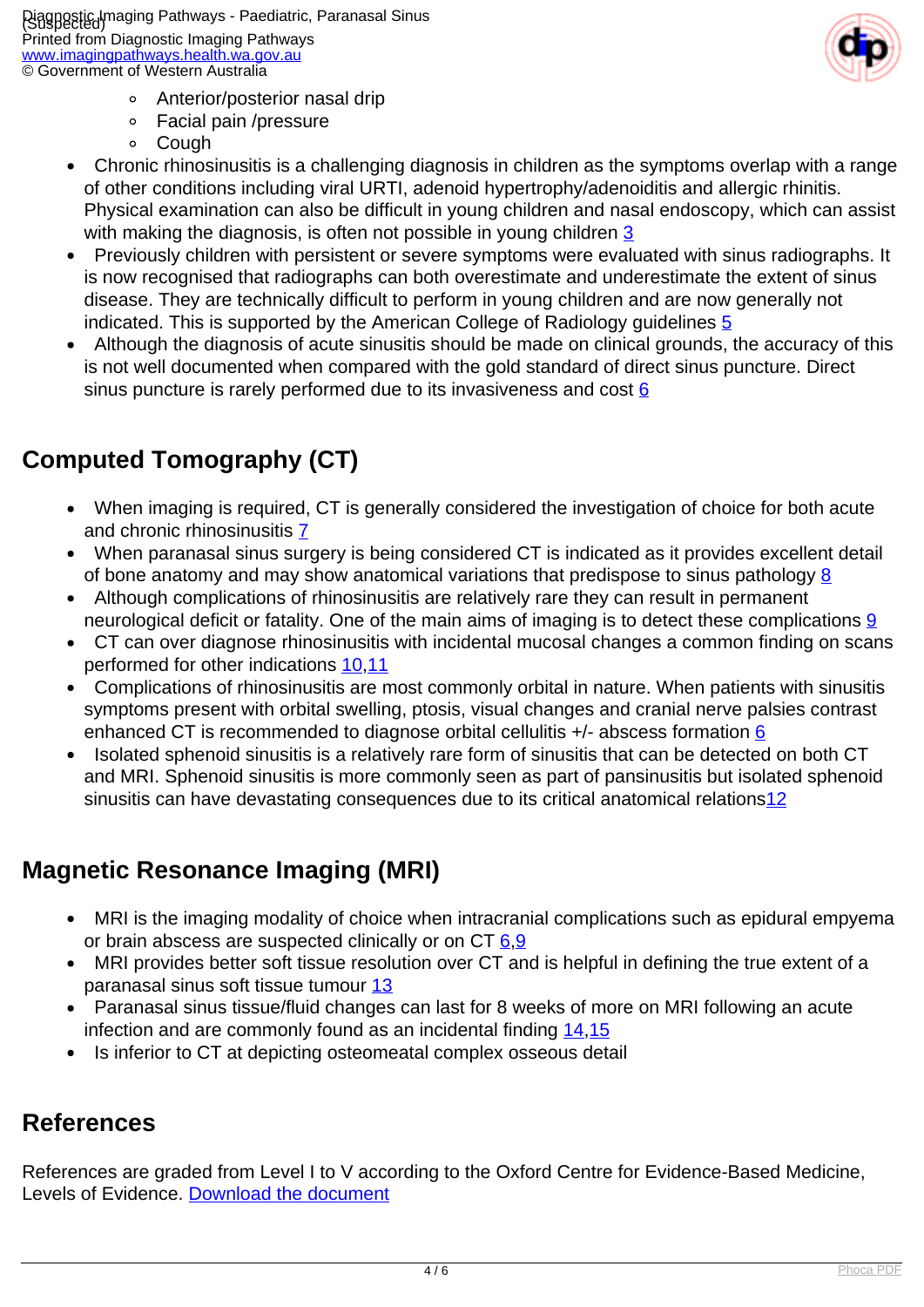

- 1. Adibelli ZH, Songu M, Adibelli H. **Paranasal sinus development in children: a magnetic resonance imaging analysis.** Am J Rhinol Allergy. 2011;25:30-5. (Level III evidence)
- 2. Leo G, Mori F, Incorvaia C, et al. **Diagnosis and management of acute rhinosinusitis in children.** Curr Allergy Asthma Rep. 2009;9(3):232-7. (Review article)
- 3. Fokkens WJ, Lund VJ, Mullol J, et al. **European position paper on rhinosinusitis and nasal polyps 2012.** Rhinol Suppl. 2012;23(3):1-298. (Level II evidence)
- 4. Lindbaek M, Hjortdahl P, Johnsen UL. **Use of symptoms, signs and blood tests to diagnose acute sinus infections in primary care: comparison with computed tomography.** Fam Med. 1996;28(3):183-8. (Level III evidence)
- 5. American College of Radiology. **ACR appropriateness criteria: sinusitis child.** Accessed on: Oct 7th 2012 (Guidelines). [View the reference](http://www.acr.org/~/media/ACR/Documents/AppCriteria/Diagnostic/SinusitisChild.pdf)
- 6. Anzai Y, Paladin A. **Diagnostic imaging in 2009: update on evidence-based practice of pediatric imaging. What is the role of imaging in sinusitis?** Pediatr Radiol. 2009;39(supp 2):S239-41. (Review article)
- 7. Triulzi F, Zirpoli S. **Imaging techniques in the diagnosis and management of rhinosinusitis in children.** Pediatr Allergy Immunol. 2007;18:46-9. (Review article)
- 8. Jiannetto DF, Pratt MF. **Correlation between preoperative computed tomography and operative findings in functional endoscopic sinus surgery.** Laryngoscope. 1995;105(9Pt1);924-7. (Level III evidence)
- 9. Mafee MF, Tran BH, Chapa AR. **Imaging of rhinosinusitis and its complications: plain film, CT, and MRI.** Clin Rev Allergy Immunol. 2006;30(3):165-86. (Review article)
- 10. Diament MJ, Senac MO Jr, Gilsanz V, et al. **Prevalence of incidental paranasal sinuses opacification in pediatric patients: a CT study.** J Comput Assist Tomogr. 1987;11(3):426-31. (Level II evidence)
- 11. Lesserson JA, Kieserman SP, Finn DG. **The radiographic incidence of chronic sinus disease in the pediatric population.** Laryngoscope. 1994;104(2):159-66. (Level III evidence)
- 12. Caimmi D, Caimmi S, Labo E, et al. **Acute isolated sphenoid sinusitis in children.** Am J Rhinol Allergy. 2011;25:200-2. (Level III evidence)
- 13. Setzen G, Ferguson BJ, Han JK, et al. **Clinical consensus statement: appropriate use of computed tomography for paranasal sinus disease.** Otolaryngol Head Neck Surg. 2012;147(5):808-16. (Level IV evidence)
- 14. Leopold DA, Stafford CT, Sod EW, et al. **Clinical course of acute maxillary sinusitis documented by sequential MRI scanning.** Am J Rhinology. 1994;8(1):19-28. (Level III evidence)
- 15. Von Kalle T, Fabig-Moritz C, Heumann H, Winkler P. **Incidental findings in paranasal sinuses and mastoid cells: a cross-sectional magnetic resonance imaging (MRI) study in a pediatric radiology department.** Fortschr Rontgenstr. 2012;184(7):629-34. (Level III evidence)

## **Information for Consumers**

| Information from this website              | Information from the Royal<br><b>Australian and New Zealand</b><br><b>College of Radiologists' website</b> |  |
|--------------------------------------------|------------------------------------------------------------------------------------------------------------|--|
| <b>Consent to Procedure or Treatment</b>   | <b>Computed Tomography (CT)</b>                                                                            |  |
| <b>Radiation Risks of X-rays and Scans</b> | <b>Magnetic Resonance Imaging (MRI)</b>                                                                    |  |